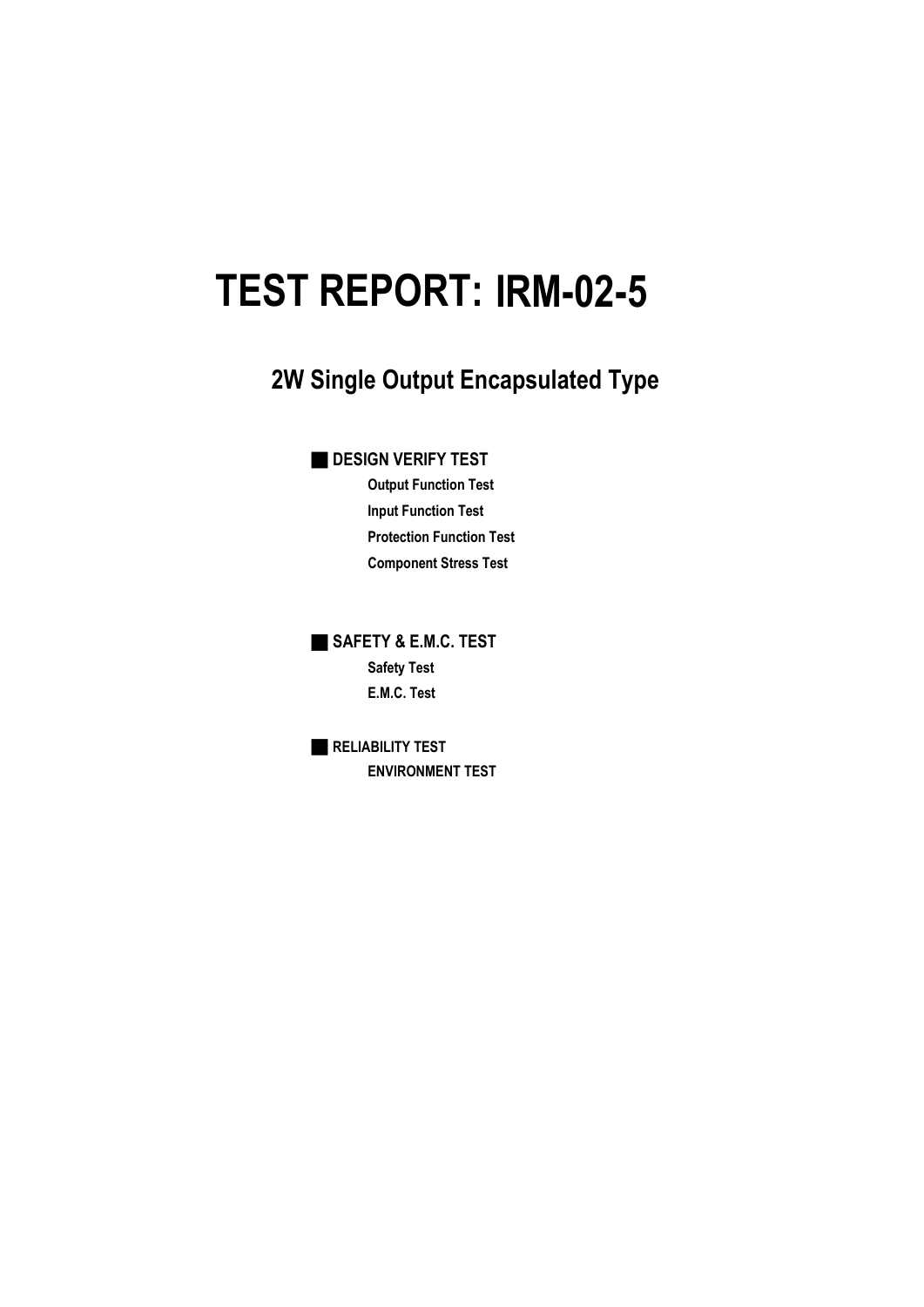





|                         | NO TEST ITEM                                                                 | SPECIFICATION    |                        |                                                               |         | <b>TEST CONDITION</b> |                                                 | <b>RESULT</b>                         |                                                  |                       |          |
|-------------------------|------------------------------------------------------------------------------|------------------|------------------------|---------------------------------------------------------------|---------|-----------------------|-------------------------------------------------|---------------------------------------|--------------------------------------------------|-----------------------|----------|
|                         | <b>OUTPUT VOLTAGE</b>                                                        | CH <sub>1:</sub> | 4.950V                 | $-5.050V$                                                     | $I/P$ : | <b>230VAC</b>         |                                                 | CH <sub>1:</sub>                      |                                                  | 4.99V                 |          |
| 1                       | <b>RANGE</b>                                                                 |                  |                        |                                                               | $O/P$ : | <b>MIN LOAD</b>       |                                                 |                                       |                                                  |                       |          |
|                         |                                                                              |                  |                        |                                                               | TA :    | 25°C                  |                                                 |                                       |                                                  |                       |          |
|                         |                                                                              | V1:              | 2.5%                   | $-2.5%$                                                       | $I/P$ : | <b>100VAC</b>         | 305VAC<br>$\prime$                              | V1:                                   | 0.00%                                            | $\tilde{}$            | $-0.20%$ |
|                         | <b>OUTPUT VOLTAGE</b>                                                        |                  |                        |                                                               |         |                       |                                                 |                                       |                                                  |                       |          |
| $\overline{\mathbf{2}}$ | <b>TOLERANCE (Max)</b>                                                       |                  |                        |                                                               | $O/P$ : | <b>FULL</b>           | <b>MINLOAD</b><br>$\prime$                      |                                       |                                                  |                       |          |
|                         |                                                                              |                  |                        |                                                               | TA=     | 25°C                  |                                                 |                                       |                                                  |                       |          |
|                         | <b>LINE REGULATION</b>                                                       | V1:              | 0.5%                   | $-0.5%$                                                       | $I/P$ : | <b>100VAC</b>         | 305VAC<br>$\prime$                              | V1:                                   | 0.00%                                            | $\tilde{\phantom{a}}$ | $0.00\%$ |
| $\overline{3}$          | (MAX.)                                                                       |                  |                        |                                                               | $O/P$ : | <b>FULL LOAD</b>      |                                                 |                                       |                                                  |                       |          |
|                         |                                                                              |                  |                        |                                                               | TA :    | 25°C                  |                                                 |                                       |                                                  |                       |          |
|                         |                                                                              | V1:              | 0.5%                   | $-0.5%$                                                       | $I/P$ : | <b>230VAC</b>         |                                                 | V1:                                   | 0.20%                                            | $\tilde{}$            | $0.00\%$ |
| $\overline{\mathbf{4}}$ | <b>LOAD REGULATION</b>                                                       |                  |                        |                                                               | $O/P$ : | <b>MIN LOAD</b>       | <b>FULL LOAD</b><br>$\ddot{\phantom{0}}$        |                                       |                                                  |                       |          |
|                         | (MAX.)                                                                       |                  |                        |                                                               | TA :    | 25°C                  |                                                 |                                       |                                                  |                       |          |
|                         |                                                                              |                  |                        |                                                               | $I/P$ : | <b>230VAC</b>         |                                                 |                                       |                                                  |                       |          |
| ${\bf 5}$               | <b>OVER/UNDERSHOOT</b>                                                       | ≺                |                        |                                                               | $O/P$ : |                       |                                                 |                                       |                                                  |                       |          |
|                         | <b>TEST</b>                                                                  |                  | ±10%                   |                                                               |         | <b>FULL LOAD</b>      |                                                 |                                       | <b>TEST&lt;</b>                                  | 2.42                  | %        |
|                         |                                                                              |                  |                        |                                                               | TA :    | $25^{\circ}$ C        |                                                 |                                       |                                                  |                       |          |
|                         |                                                                              | V1:              | 150                    | mVp-p                                                         | $I/P$ : | <b>230VAC</b>         |                                                 | V1:                                   | 94.40                                            | mVp-p                 |          |
|                         | <b>RIPPLE &amp; NOISE(Max)</b>                                               |                  |                        |                                                               | $O/P$ : | <b>FULL LOAD</b>      |                                                 |                                       |                                                  |                       |          |
|                         |                                                                              |                  |                        |                                                               | TA :    | 25°C                  |                                                 |                                       |                                                  |                       |          |
|                         | high frequency:                                                              |                  |                        |                                                               |         | low frequency:        |                                                 |                                       |                                                  |                       |          |
|                         | Tek PreVu                                                                    |                  |                        |                                                               |         |                       |                                                 |                                       |                                                  |                       |          |
|                         |                                                                              |                  |                        |                                                               |         |                       | Tek Stop                                        |                                       |                                                  |                       |          |
|                         |                                                                              |                  |                        |                                                               |         |                       |                                                 |                                       |                                                  |                       |          |
|                         |                                                                              |                  |                        |                                                               |         |                       |                                                 |                                       |                                                  |                       |          |
|                         |                                                                              |                  |                        | Ch1 Pk-Pk                                                     |         |                       |                                                 |                                       |                                                  |                       |          |
| 6                       |                                                                              |                  |                        | 94.4mV                                                        |         |                       |                                                 |                                       |                                                  | Ch1 Pk-Pk<br>94.4mV   |          |
|                         | n                                                                            |                  |                        |                                                               |         | Dİ                    |                                                 |                                       |                                                  |                       |          |
|                         |                                                                              |                  |                        |                                                               |         |                       |                                                 |                                       |                                                  |                       |          |
|                         |                                                                              |                  |                        |                                                               |         |                       |                                                 |                                       |                                                  |                       |          |
|                         |                                                                              |                  |                        |                                                               |         |                       |                                                 |                                       |                                                  |                       |          |
|                         |                                                                              |                  |                        |                                                               |         |                       |                                                 |                                       |                                                  |                       |          |
|                         |                                                                              |                  |                        |                                                               |         |                       |                                                 | Waveform Intensity: 66%               |                                                  |                       |          |
|                         | $\boxed{d  1}$ 20.0mV \ \                                                    |                  | M 100us A Ch1 / 50.8mV |                                                               |         |                       | $G11 20.0 mV \sqrt{6}$                          | M2.00ms A Ch1 / 36.0mV                |                                                  |                       |          |
|                         |                                                                              |                  | $1 + 80.00000$ s       |                                                               |         |                       |                                                 | $\overline{u}$ <sup>+</sup> 0.00000 s |                                                  |                       |          |
|                         |                                                                              |                  |                        |                                                               |         | <b>230VAC</b>         |                                                 |                                       |                                                  |                       |          |
|                         | SET UP TIME (MAX.)                                                           | <b>230VAC</b>    | $\ddot{\phantom{a}}$   | 600ms                                                         | $I/P$ : |                       |                                                 | <b>230VAC</b>                         | $\cdot$                                          | 6ms                   |          |
|                         |                                                                              | <b>115VAC</b>    |                        | 600ms                                                         | $I/P$ : | <b>115VAC</b>         |                                                 | <b>115VAC</b>                         |                                                  | 6ms                   |          |
|                         | INPUT=230VAC/50HZ @ FULL LOAD<br>CH1 : Output Voltage CH2 : AC Input Voltage |                  |                        |                                                               |         |                       | INPUT=115VAC/60HZ @ FULL LOAD                   |                                       |                                                  |                       |          |
|                         |                                                                              |                  |                        |                                                               |         |                       | CH1 : Output Voltage CH2 : AC Input Voltage     |                                       |                                                  |                       |          |
|                         | Tek Stop                                                                     |                  |                        |                                                               |         | Tek Stop              |                                                 |                                       |                                                  |                       |          |
|                         |                                                                              |                  |                        | $128 V$<br>-4.00 V<br>습:                                      |         |                       |                                                 |                                       | $\Delta$ : 68.0 V<br>@: -12.0 V                  |                       |          |
|                         |                                                                              |                  |                        | $\Delta: 6.00 \text{ms}$<br>$@: -2.00 \text{ms}$<br>$-2.00ms$ |         |                       |                                                 |                                       | $\Delta: 6.00 \text{ms}$<br>$@: -2.00 \text{ms}$ |                       |          |
|                         |                                                                              |                  |                        |                                                               |         |                       |                                                 |                                       |                                                  |                       |          |
| $\overline{7}$          |                                                                              |                  | .                      |                                                               |         |                       |                                                 |                                       |                                                  |                       |          |
|                         |                                                                              |                  |                        |                                                               |         |                       |                                                 |                                       |                                                  |                       |          |
|                         | D                                                                            |                  |                        |                                                               |         | $\mathbf{P}$          | <u>makanakana kanadana dina da</u>              |                                       |                                                  |                       |          |
|                         |                                                                              |                  |                        |                                                               |         |                       |                                                 |                                       |                                                  |                       |          |
|                         |                                                                              |                  | ասա                    |                                                               |         |                       |                                                 | THINIHI                               |                                                  |                       |          |
|                         |                                                                              |                  |                        |                                                               |         |                       |                                                 |                                       |                                                  |                       |          |
|                         | $\mathbb{D}$                                                                 |                  |                        |                                                               |         | σ                     |                                                 |                                       |                                                  |                       |          |
|                         |                                                                              |                  |                        |                                                               |         |                       |                                                 |                                       |                                                  |                       |          |
|                         | Ch1 1.00 V Veh2 200 V VWM 100ms A Ch1 / 500mV                                |                  |                        |                                                               |         |                       | Ch1 1.00 V % Ch2 100 V \% M 100ms A Ch1 / 500mV |                                       |                                                  |                       |          |
|                         |                                                                              | 70.00%           |                        |                                                               |         |                       | 170.00%                                         |                                       |                                                  |                       |          |
|                         |                                                                              | 230VAC           |                        | : 30ms                                                        | $I/P$ : | <b>230VAC</b>         |                                                 | 230VAC :                              |                                                  | 3.2 <sub>ms</sub>     |          |
|                         |                                                                              | <b>115VAC</b>    | ÷                      | 30 <sub>ms</sub>                                              | $I/P$ : | <b>115VAC</b>         |                                                 | 115VAC :                              |                                                  | 3.6 <sub>ms</sub>     |          |
|                         | <b>RISE TIME (MAX.)</b>                                                      |                  |                        |                                                               | $O/P$ : | <b>FULL LOAD</b>      |                                                 |                                       |                                                  |                       |          |
|                         |                                                                              |                  |                        |                                                               | TA :    | 25°C                  |                                                 |                                       |                                                  |                       |          |
|                         |                                                                              |                  |                        |                                                               |         |                       |                                                 |                                       |                                                  |                       |          |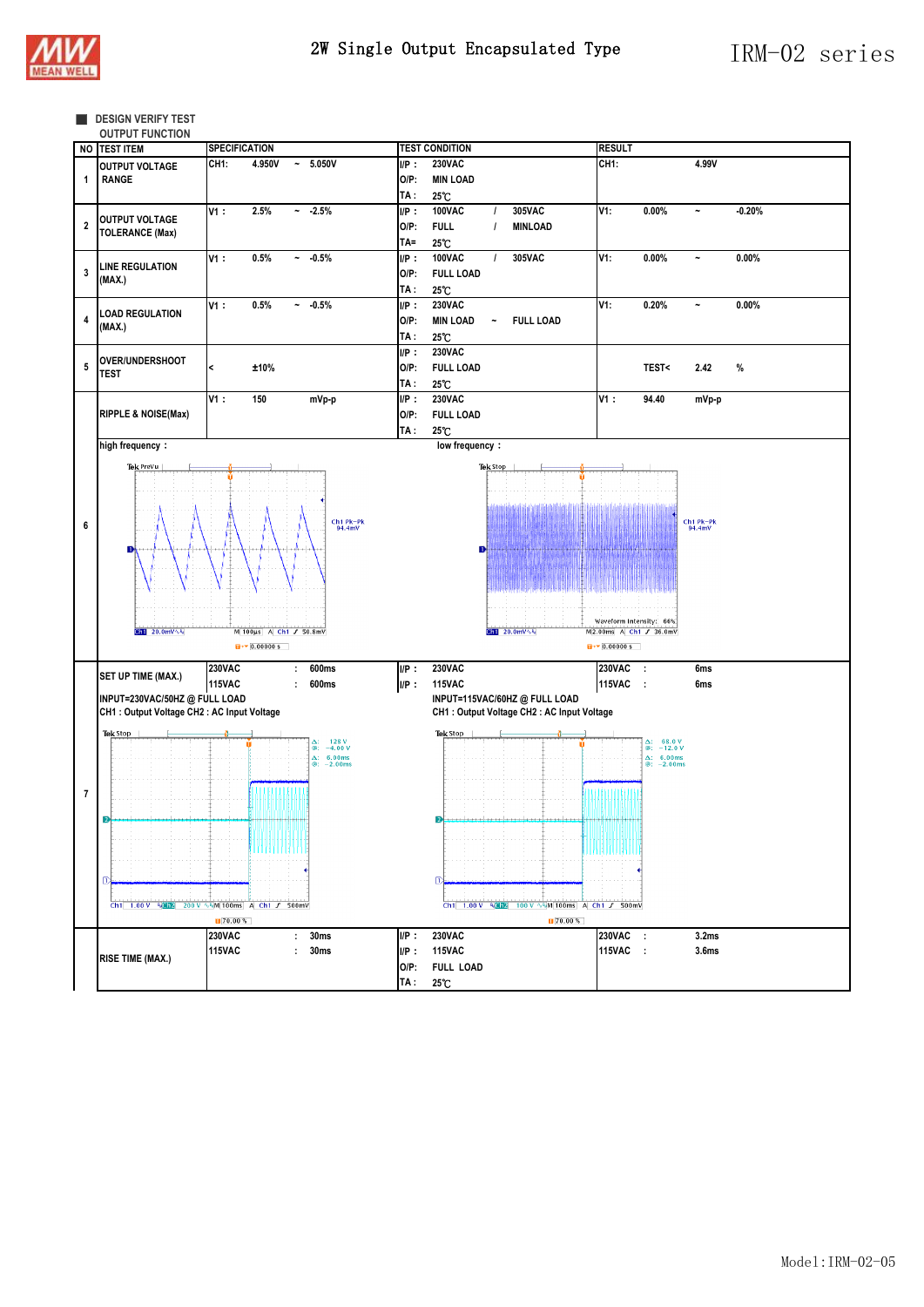

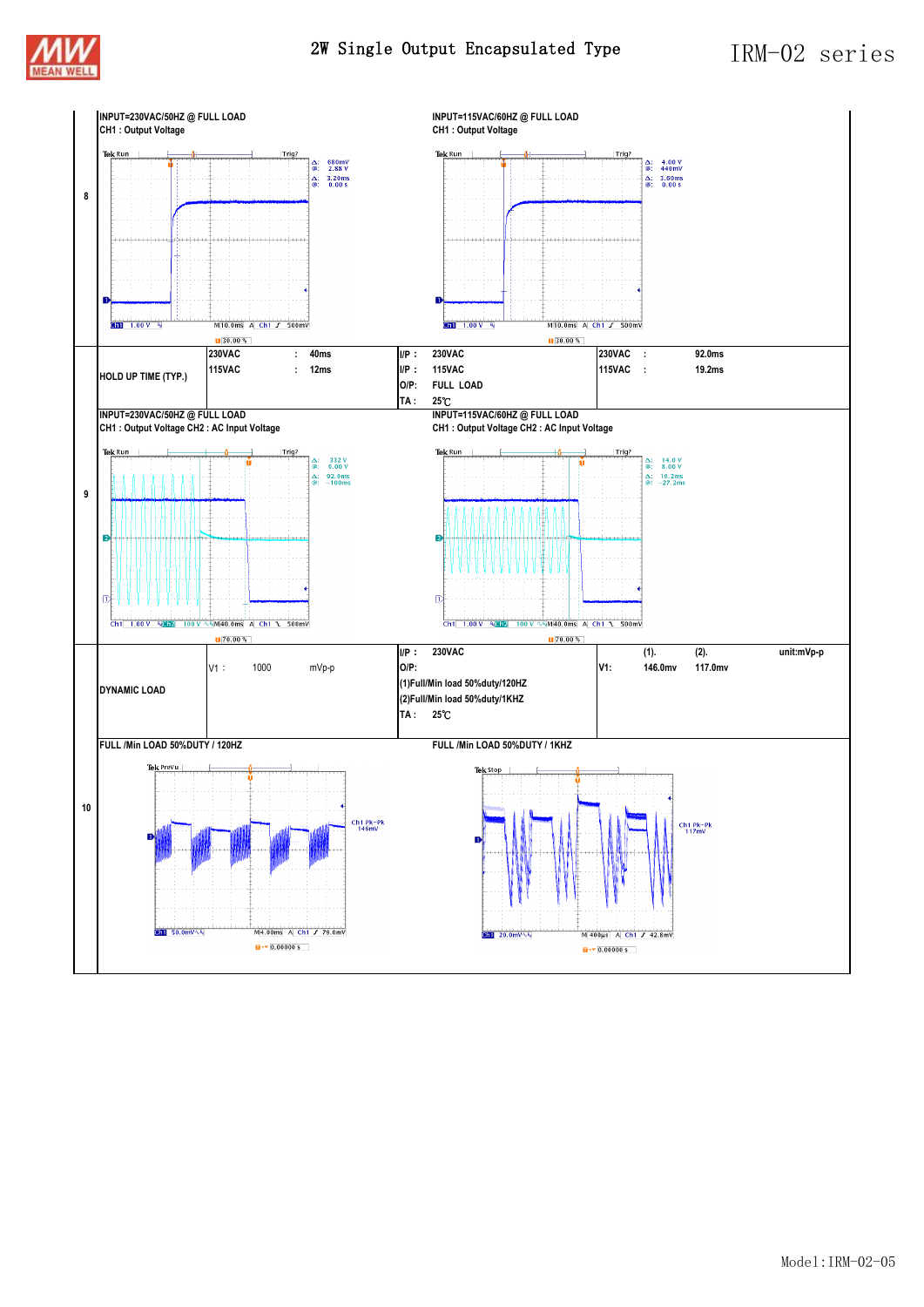

## 2W Single Output Encapsulated Type  $\sqrt{1\text{RM}-0.2\text{series}}$

#### **INPUT FUNCTION TEST**

|                | <b>NO TEST ITEM</b>                                | <b>SPECIFICATION</b>                      | <b>TEST CONDITION</b>                                 | <b>RESULT</b>            |                 |                                 |  |
|----------------|----------------------------------------------------|-------------------------------------------|-------------------------------------------------------|--------------------------|-----------------|---------------------------------|--|
|                |                                                    |                                           | <b>TESTING</b><br>$I/P$ :                             |                          | 51.0VAC         | 305VAC<br>$\tilde{\phantom{a}}$ |  |
|                |                                                    |                                           | O/P: FULL LOAD                                        |                          | 75VDC           | 430VDC<br>$\tilde{\phantom{a}}$ |  |
|                |                                                    |                                           | 25°C<br>Ta ∶                                          |                          |                 |                                 |  |
|                |                                                    |                                           | $I/P$ :                                               |                          |                 |                                 |  |
|                |                                                    |                                           |                                                       |                          |                 |                                 |  |
| $\mathbf{1}$   | <b>INPUT VOLTAGE RANGE</b>                         | 85VAC<br>$~\sim$ 305VAC                   | <b>LOW-LINE</b><br>97VAC<br>$=$                       | TEST:                    |                 | OK                              |  |
|                |                                                    | 120VDC ~ 430VDC                           | <b>HIGH-LINE</b><br>315VAC<br>$\equiv$                |                          |                 |                                 |  |
|                |                                                    |                                           | O/P: FULL/MIN LOAD                                    |                          |                 |                                 |  |
|                |                                                    |                                           | ON:30 Sec; OFF:30 Sec 10MIN                           |                          |                 |                                 |  |
|                |                                                    |                                           | (POWER ON/OFF NO DAMAGE )                             |                          |                 |                                 |  |
|                |                                                    | 47HZ<br>$~\sim~$ 63HZ                     | <b>100VAC</b><br>IP:<br>$\sim$ $-$<br>305VAC          |                          |                 |                                 |  |
| $\overline{2}$ | <b>INPUT FREQUENCY</b>                             | <b>NO DAMAGE</b>                          | O/P: FULL~MIN LOAD                                    | TEST:                    |                 | OK                              |  |
|                | <b>RANGE</b>                                       |                                           | 25°C<br>Ta :                                          |                          |                 |                                 |  |
|                |                                                    | <b>230VAC</b><br>0.030A<br>$\prime$       | <b>230VAC</b><br>$I/P$ :                              | l=                       | 0.01960A        | <b>230VAC</b><br>$\overline{1}$ |  |
|                |                                                    |                                           |                                                       |                          |                 | <b>115VAC</b>                   |  |
|                | 3 <b>INPUT CURRENT (TYP.)</b>                      | 0.045A<br><b>115VAC</b><br>$\prime$       | UP:<br><b>115VAC</b>                                  | l=                       | 0.03327A        | $\overline{1}$                  |  |
|                |                                                    | 0.025A<br><b>277VAC</b><br>$\prime$       | $O/P$ :<br><b>FULL LOAD</b>                           | E                        | 0.01760A        | $\overline{1}$<br><b>277VAC</b> |  |
|                |                                                    |                                           | 25°C<br>TA :                                          |                          |                 |                                 |  |
|                |                                                    | 0.25mA<br><                               | <b>277VAC</b><br>IP:                                  | $L-O/P$ :                | 0.011           | mΑ                              |  |
| 4              | <b>LEAKAGE CURRENT</b>                             |                                           | $O/P$ :<br><b>MIN LOAD</b>                            | $N-O/P$ :                | 0.0111          | mΑ                              |  |
|                |                                                    |                                           | 25°C<br>TA :                                          |                          |                 |                                 |  |
|                |                                                    | 0.075W<br><                               | $I/P$ :<br><b>230VAC</b>                              | $\overline{\phantom{a}}$ | 0.0354          | W                               |  |
| 5              | <b>NO LOAD POWER</b>                               |                                           | $O/P$ :<br><b>MIN LOAD</b>                            |                          |                 |                                 |  |
|                | <b>CONSUMPTION</b>                                 |                                           |                                                       |                          |                 |                                 |  |
|                |                                                    |                                           | TA :<br>25°C                                          |                          |                 |                                 |  |
|                |                                                    |                                           | <b>230VAC</b><br>$I/P$ :                              |                          |                 |                                 |  |
|                | <b>EFFICIENCY (TYP.)</b>                           | 70.0%                                     | $O/P$ :<br><b>FULL LOAD</b>                           |                          | 78.164          | %                               |  |
|                |                                                    |                                           | 25°C<br>TA :                                          |                          |                 |                                 |  |
|                |                                                    |                                           |                                                       |                          |                 |                                 |  |
|                | 90                                                 |                                           |                                                       |                          |                 |                                 |  |
|                | 80                                                 |                                           |                                                       |                          |                 |                                 |  |
|                | 70                                                 |                                           |                                                       |                          |                 |                                 |  |
|                |                                                    |                                           |                                                       |                          |                 |                                 |  |
|                | 60                                                 |                                           |                                                       |                          |                 |                                 |  |
| 6              | 50                                                 |                                           |                                                       |                          |                 |                                 |  |
|                | 40                                                 |                                           |                                                       | $\rightarrow$ 230V 50Hz  |                 |                                 |  |
|                | 30                                                 |                                           |                                                       |                          |                 |                                 |  |
|                |                                                    |                                           | <b>-B</b> - 115V 50Hz                                 |                          |                 |                                 |  |
|                | 20                                                 |                                           |                                                       |                          |                 |                                 |  |
|                | 10                                                 |                                           |                                                       |                          |                 |                                 |  |
|                | 0                                                  |                                           |                                                       |                          |                 |                                 |  |
|                |                                                    |                                           |                                                       |                          |                 |                                 |  |
|                | 10%<br>20%                                         | 30%<br>40%<br>50%<br>60%                  | 70%<br>80%<br>90%<br>100%                             |                          |                 |                                 |  |
|                | Load<br>Load                                       | Load<br>Load<br>Load<br>Load              | Load<br>Load<br>Load<br>Load                          |                          |                 |                                 |  |
|                |                                                    |                                           |                                                       |                          |                 |                                 |  |
|                |                                                    | <b>230VAC</b><br>20A                      | <b>230VAC</b><br>$I/P$ :                              | l=                       | 3.84A           | <b>230VAC</b><br>$\overline{I}$ |  |
|                | <b>INRUSH CURRENT (TYP.)</b>                       | 10A<br>/ 115VAC                           | <b>115VAC</b><br>IP:                                  | l=                       | 1.88A           | <b>115VAC</b><br>$\overline{I}$ |  |
|                |                                                    | twidth= 0 us measured at 50% lpeak        | O/P:<br><b>FULL LOAD</b>                              |                          |                 |                                 |  |
|                |                                                    | <b>COLD START</b>                         | $TA: 25^{\circ}C$                                     |                          |                 |                                 |  |
|                | INPUT=230VAC/50HZ @ FULL LOAD                      |                                           | INPUT=115VAC/50HZ @ FULL LOAD                         |                          |                 |                                 |  |
|                | CH2 : Input current (1V=1A) CH4 : AC Input Voltage |                                           | CH2: Input current (1V=1A) CH4: AC Input Voltage      |                          |                 |                                 |  |
|                | Tek Stop                                           |                                           | Tek PreVu                                             |                          |                 |                                 |  |
|                |                                                    |                                           |                                                       |                          |                 |                                 |  |
|                |                                                    |                                           |                                                       |                          |                 |                                 |  |
|                |                                                    |                                           |                                                       |                          |                 |                                 |  |
| $\overline{7}$ |                                                    |                                           |                                                       |                          |                 |                                 |  |
|                |                                                    | Ch4 Max $3.84 A$                          | $\overline{2}$                                        |                          | Ch4 Max $1.88A$ |                                 |  |
|                |                                                    |                                           |                                                       |                          |                 |                                 |  |
|                |                                                    |                                           |                                                       |                          |                 |                                 |  |
|                |                                                    |                                           |                                                       |                          |                 |                                 |  |
|                |                                                    |                                           |                                                       |                          |                 |                                 |  |
|                |                                                    |                                           |                                                       |                          |                 |                                 |  |
|                |                                                    |                                           | Đ                                                     |                          |                 |                                 |  |
|                |                                                    |                                           |                                                       |                          |                 |                                 |  |
|                |                                                    | Ch2 200 V \ M 4.00ms A Ch4 f 220mA        | 100 V $\sim$<br>Ch2                                   | M4.00ms A Ch4 J 300mA    |                 |                                 |  |
|                |                                                    | $\overline{u}$ + $\overline{v}$ 1.28000ms | $ChC$ 1.00 A<br>$\overline{u}$ <sup>+</sup> 1.28000ms |                          |                 |                                 |  |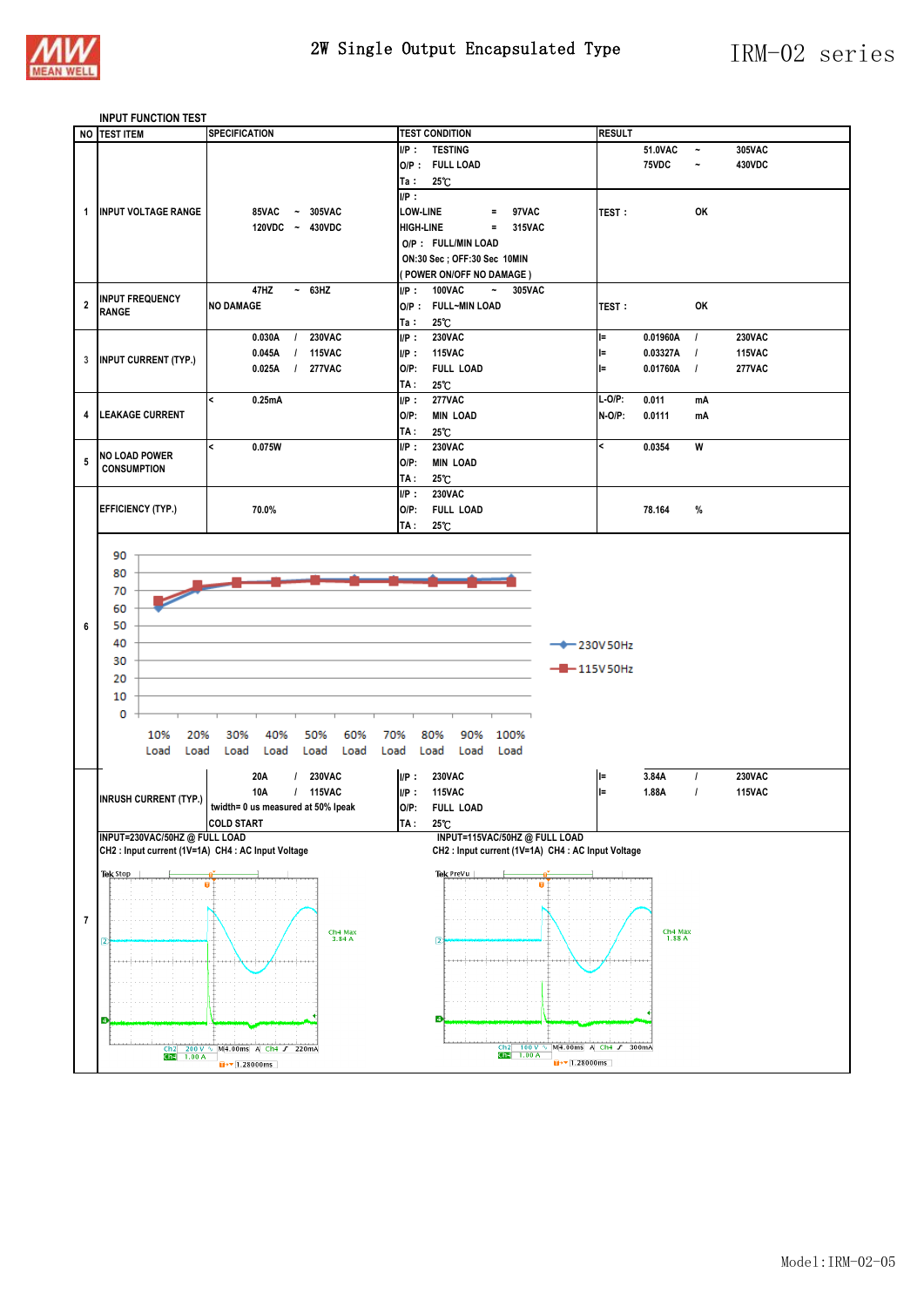

#### **PROTECTION FUNCTION TEST**

|   | NO TEST ITEM                             | <b>SPECIFICATION</b>                    |                | <b>TEST CONDITION</b> | <b>RESULT</b>      |       |                                               |
|---|------------------------------------------|-----------------------------------------|----------------|-----------------------|--------------------|-------|-----------------------------------------------|
|   |                                          |                                         | UP:            | 305VAC                |                    | 372%  | 305VAC                                        |
|   |                                          | 110%<br>>                               | UP:            | <b>230VAC</b>         |                    | 312%  | <b>230VAC</b>                                 |
|   | <b>OVER LOAD</b><br><b>PROTECTION</b>    |                                         | I/P:           | 100VAC                |                    | 232%  | 100VAC                                        |
|   |                                          |                                         | $O/P$ :        | <b>TESTING</b>        | <b>Hiccup Mode</b> |       |                                               |
|   |                                          |                                         | TA :           | $25^{\circ}$ C        |                    |       |                                               |
|   |                                          |                                         | $\mathsf{IP}:$ | 305VAC                |                    | 6.10V | 305VAC                                        |
|   |                                          | 5.20V<br>6.80V<br>$\tilde{\phantom{a}}$ | I/P:           | <b>230VAC</b>         |                    | 6.10V | <b>230VAC</b>                                 |
|   | <b>OVER VOLTAGE</b><br><b>PROTECTION</b> |                                         | I/P:           | 85VAC                 |                    | 6.10V | 85VAC                                         |
|   |                                          |                                         | $O/P$ :        | <b>MIN LOAD</b>       |                    |       | Shut off o/p voltage, clamping by zener diode |
|   |                                          |                                         | TA :           | $25^{\circ}$ C        |                    |       |                                               |
|   |                                          |                                         | UP:            | 305VAC                | <b>NO DAMAGE</b>   |       |                                               |
| 3 | <b>ISHORT PROTECTION</b>                 |                                         | I/P:           | 85VAC                 |                    |       |                                               |
|   |                                          | <b>ISHORT EVERY OUTPUT</b>              | $O/P$ :        | <b>FULL LOAD</b>      | <b>Hiccup Mode</b> |       |                                               |
|   |                                          | 1 HOUR NO DAMAGE                        | Ta:            | $25^{\circ}$ C        |                    |       |                                               |

#### **COMPONENT STRESS TEST**

|   | NO TEST ITEM                | <b>SPECIFICATION</b> |        |         |       | <b>RESULT</b><br><b>TEST CONDITION</b> |                                |      |                |
|---|-----------------------------|----------------------|--------|---------|-------|----------------------------------------|--------------------------------|------|----------------|
|   |                             | Q1                   | Rated: | 700V    | 0.4A  | $I/P$ :<br>VDS:                        | 315VAC                         | VIN: | 315VAC<br>VDS: |
|   | <b>PWM Power Transistor</b> |                      |        |         |       | $O/P$ :                                | (1)Full Load Turn on           | (1). | 632.00V        |
|   |                             |                      |        |         |       |                                        | (2) Output Short               | (2). | 666.00V        |
|   |                             |                      |        |         |       |                                        | (3) Fulll load continue        | (3). | 632.00V        |
|   |                             |                      |        |         |       | Ta:                                    | 25°C                           |      |                |
|   |                             | C6                   | Rated: | 5uf     | 450V  | IP:                                    | 315VAC                         |      |                |
|   |                             |                      |        |         |       | $O/P$ :                                | (1)Full Load Turn on /Off      | (1). | 444.00V        |
| 2 | Input Capacitor             |                      |        |         |       |                                        | (2) Min load Turn on /Off      | (2). | 448.00V        |
|   |                             |                      |        |         |       |                                        | (3) Full Load /Min load Change | (3). | 448.00V        |
|   |                             |                      |        |         |       | Ta:                                    | 25 C                           |      |                |
|   |                             | lU1                  | Rated: | 9.00V   | (max) | $I/P$ :                                | 315VAC                         |      | U1             |
|   |                             |                      |        | $-0.3V$ | (min) | $O/P$ :                                | (1)Full Load                   | (1). | 6.44V          |
| 3 | <b>Control IC</b>           |                      |        |         |       |                                        | (2)Output Short                | (2). | 6.36V          |
|   |                             |                      |        |         |       |                                        | $(3)$ O.L.P                    | (3). | 6.32V          |
|   |                             |                      |        |         |       |                                        | (4) Low Line No Load Vo(min)   | (4). | 6.44V          |
|   |                             |                      |        |         |       | Ta:                                    | 25℃                            |      |                |
|   |                             | D100                 | Rated: | 45V     | 5.0A  | UP:                                    | 315VAC                         |      |                |
|   |                             |                      |        |         |       | $O/P$ :                                | (1)Full Load Turn on           | (1). | 31.80V         |
| 5 | O/P Diode                   |                      |        |         |       |                                        | (2) Output Short               | (2). | 36.80V         |
|   |                             |                      |        |         |       |                                        | (3) Fulll load continue        | (3). | 31.40V         |
|   |                             |                      |        |         |       | Ta:                                    | 25 C                           |      |                |
|   |                             | ID1                  | Rated: | 1000V   | 1.0A  | IP:                                    | 315VAC                         |      |                |
| 6 | <b>Clamp Diode</b>          |                      |        |         |       | $O/P$ :                                | (1) Fulll load continue        | (1). | 592.00V        |
|   |                             |                      |        |         |       | Ta :                                   | 25°C                           |      |                |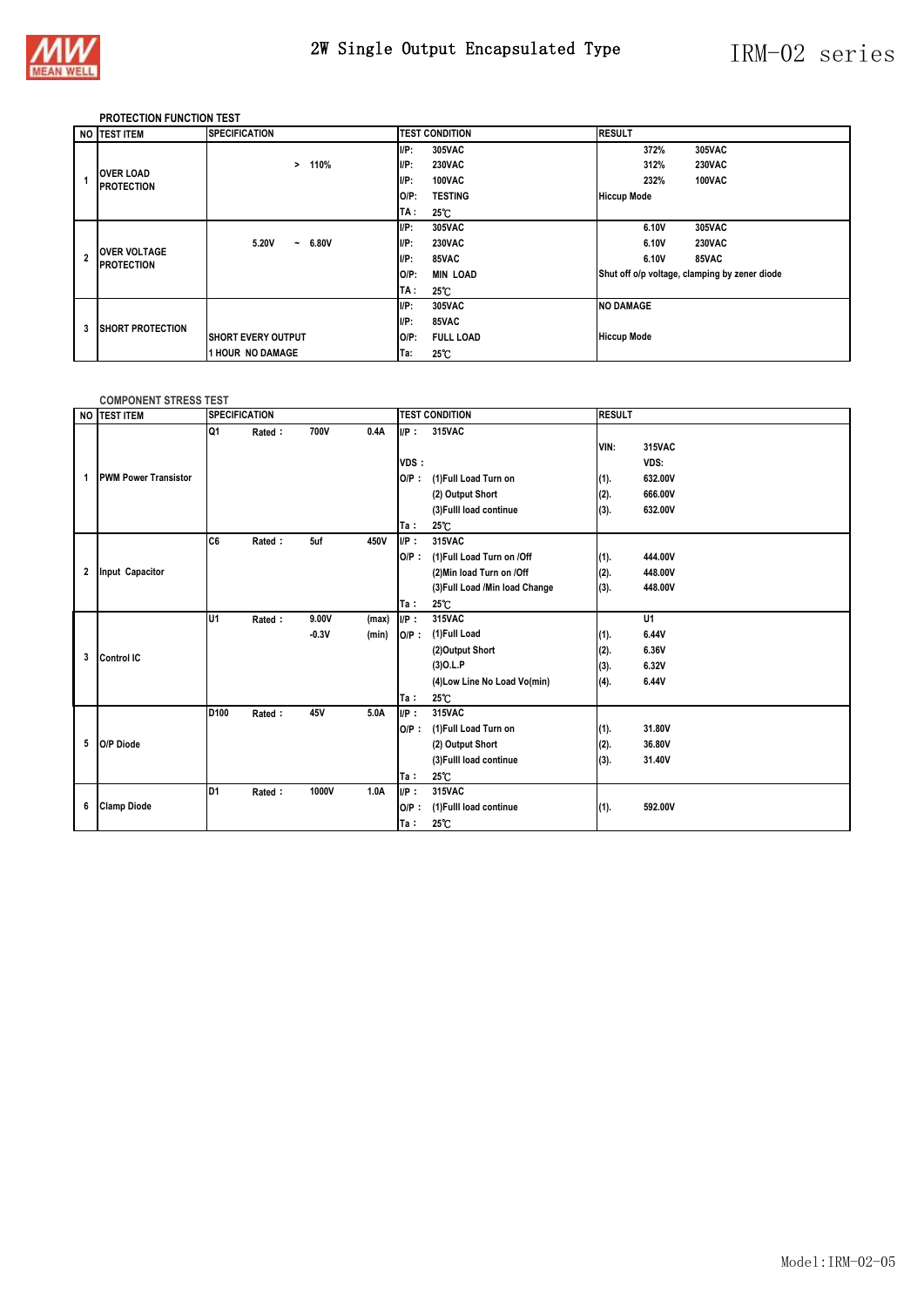

#### ■**SAFETY & E.M.C. TEST SAFETY TEST**

| SAFEII IESI                 |                       |                   |                            |                       |
|-----------------------------|-----------------------|-------------------|----------------------------|-----------------------|
| NO TEST ITEM                | <b>ISPECIFICATION</b> |                   | <b>ITEST CONDITION</b>     | <b>RESULT</b>         |
| <b>WITHSTAND VOLTAGE</b>    | $I/P-O/P$ :           | 3.000KVAC<br>/min | I/P-O/P: 3.300KVAC<br>/min | $I/P-O/P$ :<br>0.49mA |
|                             |                       |                   | $25^\circ$<br>lTa ∶        | <b>NO DAMAGE</b>      |
| <b>ISOLATION RESISTANCE</b> | $I/P-O/P$ :           | 500VDC>100MΩ      | I/P-O/P: 500VDC            | 9999MQ<br>$I/P-O/P$ : |
|                             |                       |                   | 25 C /70%RH<br>Ta:         | <b>NO DAMAGE</b>      |

#### **E.M.C. TEST**

|   | NO TEST ITEM      | <b>SPECIFICATION</b>             |         | <b>TEST CONDITION</b> |                 | <b>RESULT</b>                |
|---|-------------------|----------------------------------|---------|-----------------------|-----------------|------------------------------|
|   |                   | EN61000-3-2                      | IP:     | <b>230VAC</b>         | /50HZ           | <b>PASS</b>                  |
|   | <b>HARMONIC</b>   | <b>CLASS A</b>                   | $O/P$ : | <b>FULL LOAD</b>      |                 |                              |
|   |                   |                                  | Ta:     | 25°C                  |                 |                              |
|   |                   | EN55022                          | $I/P$ : | <b>230VAC</b>         | /50HZ           | <b>PASS</b>                  |
| 2 | <b>CONDUCTION</b> | <b>CLASS B</b>                   | $O/P$ : | <b>FULL LOAD</b>      | 50% LOAD<br>- 1 | <b>Test by certified Lab</b> |
|   |                   |                                  | Ta:     | $25^{\circ}$ C        |                 |                              |
|   |                   | EN55022                          | $I/P$ : | <b>230VAC</b>         | /50HZ           | <b>PASS</b>                  |
| 3 | <b>RADIATION</b>  | <b>CLASS B</b>                   | $O/P$ : | <b>FULL LOAD</b>      |                 | <b>Test by certified Lab</b> |
|   |                   |                                  | Ta:     | 25°C                  |                 |                              |
|   |                   | EN61000-4-2                      | IP:     | <b>230VAC</b>         | /50HZ           | <b>CRITERIA A</b>            |
| 4 | E.S.D             | INDUSTRY AIR: 8KV / Contact: 4KV | $O/P$ : | <b>FULL LOAD</b>      |                 |                              |
|   |                   |                                  | Ta:     | 25°C                  |                 |                              |
|   |                   | EN61000-4-4                      | $I/P$ : | <b>230VAC</b>         | /50HZ           | <b>CRITERIA A</b>            |
| 5 | E.F.T             | <b>INDUSTRY INPUT: 2KV</b>       | $O/P$ : | <b>FULL LOAD</b>      |                 |                              |
|   |                   |                                  | Ta ∶    | $25^\circ$ C          |                 |                              |
|   |                   | IEC61000-4-5                     | $I/P$ : | <b>230VAC</b>         | /50HZ           | <b>CRITERIA A</b>            |
| 6 | <b>SURGE</b>      | <b>INDUSTRY L-N: 1KV</b>         | $O/P$ : | <b>FULL LOAD</b>      |                 |                              |
|   |                   |                                  | Ta :    | 25°C                  |                 |                              |

|                | <b>RELIABILITY TEST</b>                                                                                                                                                       |                                                                                                                                                                                                                                                                 |                            |                                                                                                        |                                                                                                                                                              |                                                                                                |  |  |  |  |
|----------------|-------------------------------------------------------------------------------------------------------------------------------------------------------------------------------|-----------------------------------------------------------------------------------------------------------------------------------------------------------------------------------------------------------------------------------------------------------------|----------------------------|--------------------------------------------------------------------------------------------------------|--------------------------------------------------------------------------------------------------------------------------------------------------------------|------------------------------------------------------------------------------------------------|--|--|--|--|
|                | NO <b>ITEST ITEM</b>                                                                                                                                                          | <b>SPECIFICATION</b>                                                                                                                                                                                                                                            |                            |                                                                                                        | <b>TEST CONDITION</b>                                                                                                                                        | <b>RESULT</b>                                                                                  |  |  |  |  |
| 1              | IRM-02-3.3<br><b>MODEL:</b><br>1. ROOM AMBIENT BURN-IN:<br>IP:<br><b>230VAC</b><br>2. HIGH AMBIENT BURN-IN:<br>IP:<br><b>230VAC</b><br><b>TEMPERATURE RISE</b><br><b>TEST</b> |                                                                                                                                                                                                                                                                 | $1.0$ hrs<br>1.0hrs<br>6L1 | O/P: 100% LOAD<br>O/P: 100% LOAD<br>1 C101<br>$2$ T <sub>1</sub><br>3C6<br>$4$ BD1<br>5 R <sub>2</sub> | TA= 18.9°C<br>TA= 73.0°C<br><b>NO. Position ROOM AMBIENT</b><br>18.9 C<br>40.1 C<br>41.7 <sup>°</sup> C<br>35.3 C<br>37.1 <sup>°</sup> C<br>34.4 C<br>35.9 C | 73.0 C<br><b>HIGH AMBIENT Ta:</b><br>92.1 C<br>95.1 C<br>88.2 C<br>90.4 °C<br>87.6 C<br>88.9 C |  |  |  |  |
|                |                                                                                                                                                                               |                                                                                                                                                                                                                                                                 |                            | 7U1<br>8D <sub>100</sub><br>$9$ D <sub>1</sub><br>10 CASE                                              | 40.1 C<br>46.3 C<br>39.6°C<br>36.9°C                                                                                                                         | 94.0 C<br>100.1°C<br>93.3 C<br>89.7 C                                                          |  |  |  |  |
| $\overline{2}$ | <b>OVER LOAD BURN-IN</b><br>TEST                                                                                                                                              | <b>NO DAMAGE</b><br>1 HOUR (MIN)                                                                                                                                                                                                                                |                            | IP:<br>Ta:                                                                                             | <b>230VAC</b><br>O/P: 275.00%<br>LOAD<br>25 C                                                                                                                | <b>TEST: OK</b>                                                                                |  |  |  |  |
| 3              | LOW TEMPERATURE<br>TURN ON TEST                                                                                                                                               | <b>NO DAMAGE</b><br>1 HOUR (MIN)                                                                                                                                                                                                                                |                            | UP:<br>Ta:                                                                                             | <b>100VAC</b><br>305VAC<br>O/P: FULL LOAD<br>$-30.0$ C                                                                                                       | <b>TEST: OK</b>                                                                                |  |  |  |  |
| 4              | <b>HIGH HUMIDITY</b><br><b>HIGH TEMPERATURE</b><br><b>HIGH VOLTAGE TEST</b>                                                                                                   | AFTER 12 HOURS<br>IN CHAMBER ON<br><b>CONTROL</b><br>75°C<br><b>NO DAMAGE</b>                                                                                                                                                                                   |                            | UP:<br>Ta:<br>HUMIDITY=                                                                                | 315VAC<br>O/P: FULL LOAD<br>75 C<br>95.0% RH                                                                                                                 | <b>TEST: OK</b>                                                                                |  |  |  |  |
| 5              | <b>TEMPERATURE</b><br><b>COEFFICIENT</b>                                                                                                                                      | $/(0^{\circ}C - 75^{\circ}C)$<br>±0.03%                                                                                                                                                                                                                         |                            | $I/P$ :                                                                                                | <b>230VAC</b><br>O/P: FULL LOAD                                                                                                                              | $/(0^\circ$ C~75°C)<br>±0.0000%                                                                |  |  |  |  |
| 6              | <b>STORAGE</b><br><b>TEMPERATURE TEST</b>                                                                                                                                     | 1. Thermal shock Temperature:<br>2. Temperature change rate : 25°C / MIN<br>3. Dwell time low and high temperature : 30 MIN/EACH<br>4. Total test cycle: 5 CYCLE<br>5. Input/Output condition: STATIC                                                           | $-40^\circ$ C ~            |                                                                                                        | +100°C                                                                                                                                                       | <b>TEST: OK</b>                                                                                |  |  |  |  |
| 7              | THERMAL SHOCK TEST                                                                                                                                                            | 1. Thermal shock Temperature:<br>2. Temperature change rate : 25°C / MIN<br>3. Dwell time low and high temperature : 30 MIN/EACH<br>4. Total test cycle: 10 CYCLE<br>5. Input/Output condition:<br>230VAC Full Load AC ON/OFF test turn on 58sec; turn off 2sec | $-35C$ $\sim$              |                                                                                                        | +80°C                                                                                                                                                        | <b>TEST: OK</b>                                                                                |  |  |  |  |